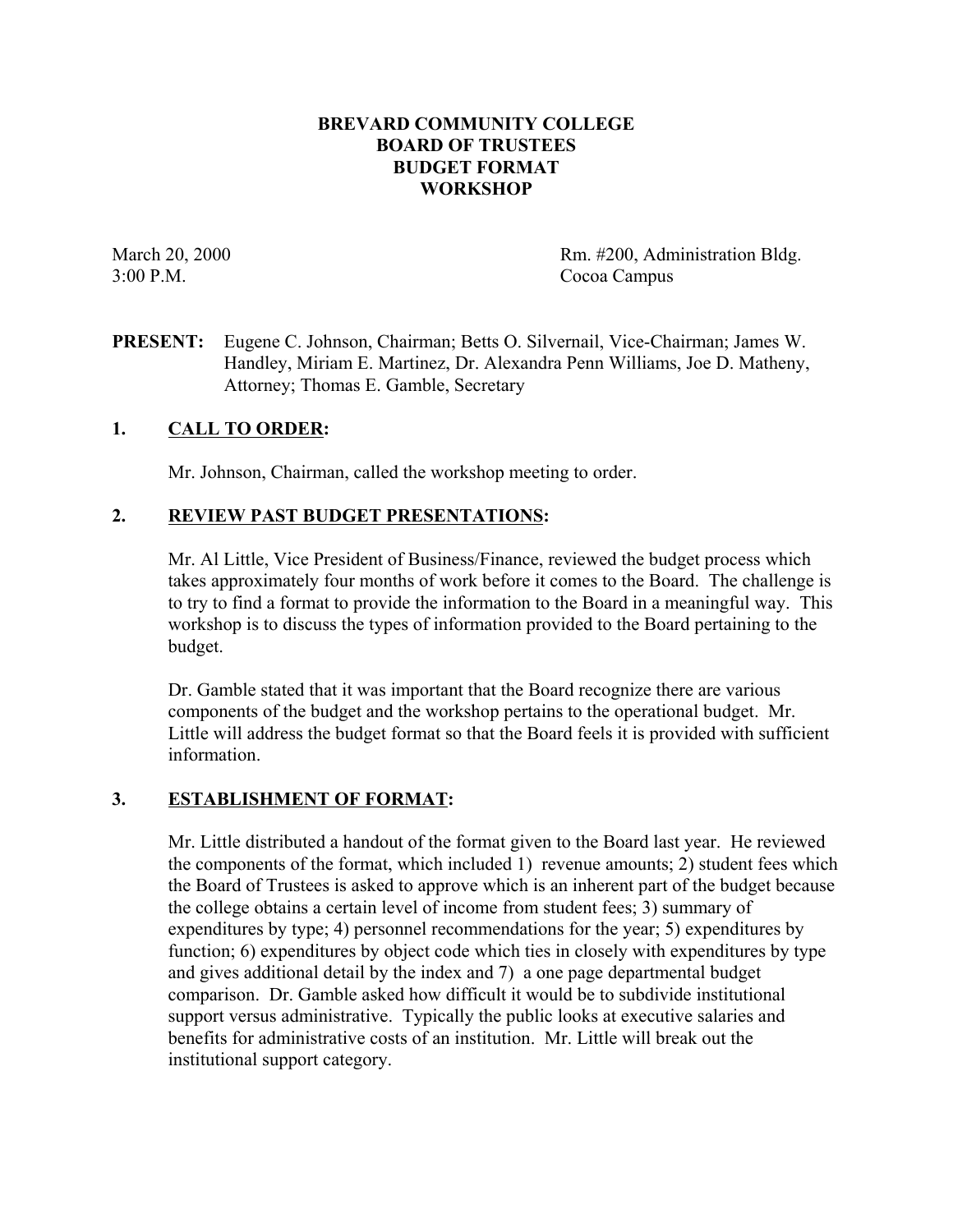**Board of Trustees Workshop Meeting Budget Format March 20, 2000 Page -2-**

> Mr. Little provided two proposed formats for the 2000-2001 Operating Budget. He reviewed the formats and answered questions from the Board. Mrs. Martinez asked for a short explanation if there is a significant increase or decrease in a budget amount. Mr. Little reviewed the proposed forms and reported one format provides a breakdown, i.e., proposed personnel, operating and capital. A percentage column is on the form to assist in determining calculation of the increase or decrease. Mr. Little explained there are more than 7500 individual line item accounts and there could be a problem with providing just one reason why a certain area is decreased or increased. He proposed finding the bell curve of the normal increase and decrease and he will provide explanations to those changing in the 10% ratio category. Mr. Little discussed factors which create change in the budget.

> Dr. Gamble reported on how the budget is prepared. Basically each department submits a proposed budget based on the previous year's budget. If there is anything out of the ordinary they feel is required, such as equipment or staff, justification has to be provided. Mr. Little, in conjunction with the campus presidents, prepare the proposed budget which is then taken to the District Cabinet for review. The Cabinet reviews the budget and determines priorities. Dr. Gamble reported at the presentation to the Board it is possible to have the notebooks with the submission of data for justification from the departments if the Board desires. Mrs. Martinez stated it would be helpful to indicate if there was an increase due to a strategy in the strategic plan. She wanted to make sure strategically that funds are being provided where they need to go. Dr. Gamble reported in last year's budget was a very brief summary of key campus and district goals. There was no strategic plan at that time. The strategic plan currently developed is not comprehensive and the goals selected for that plan are internally focused and not broad enough to encompass every college department, instead it identifies key areas. At some point, it is hoped that the college will get to a strategic plan that encompasses everything, however, the college is not there yet.

Dr. Gamble asked if either of the two formats would meet the Board's needs, or if some other format should be designed. It was decided that the form which breaks down the personnel, operating expense and capital be utilized. Mr. Little proposed placing a numbered footnote beside areas with changes. Dr. Gamble reported one of the problems in dealing with the budget is first of all confusion of assignment of components. This format will assist administratively in tracking what is being done and further refine the assignment of funds.

Mr. Little reported on the fund balance and stated the college has come a long way in the